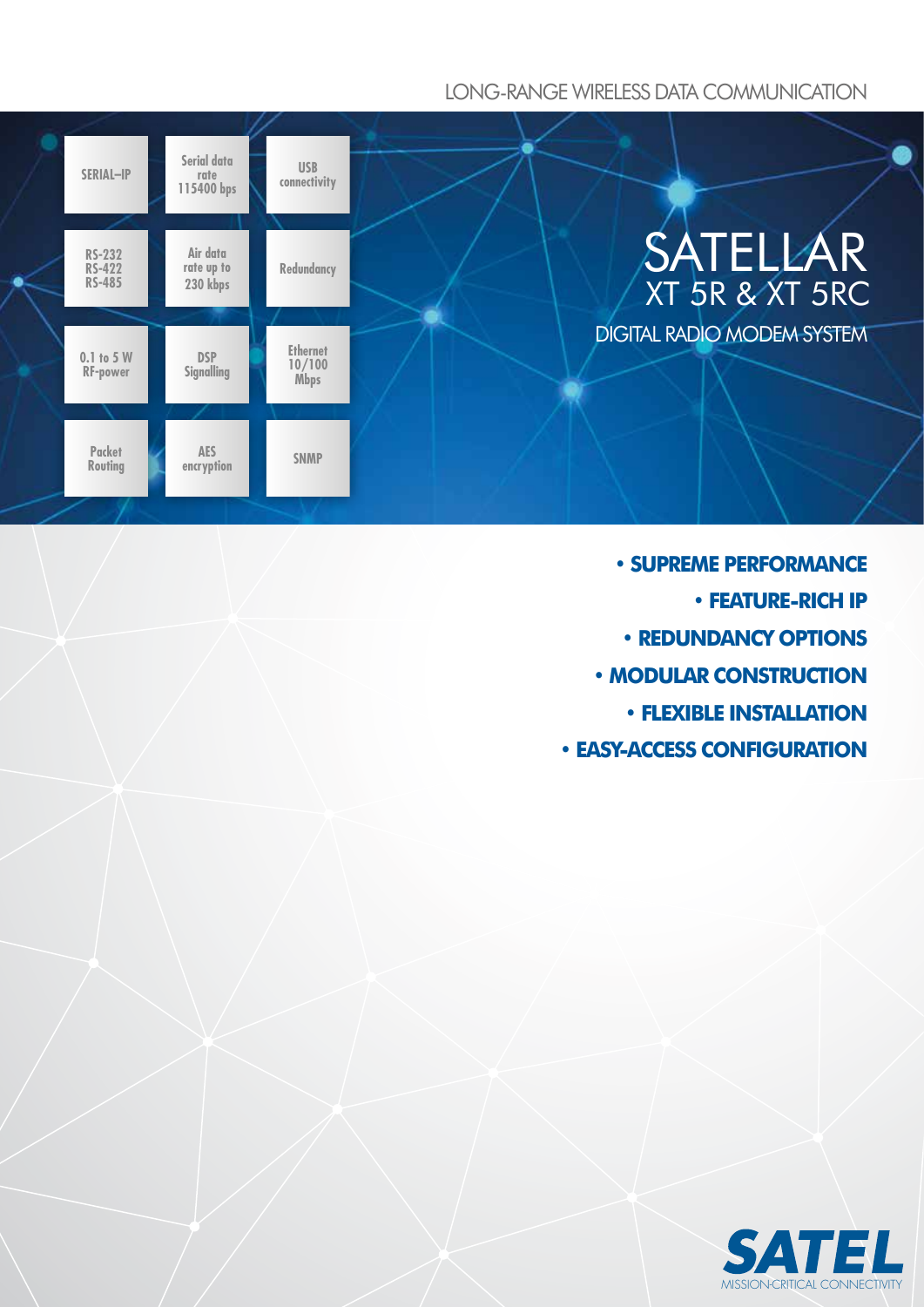SATELLAR radio modems provide reliable data communications for mission-critical applications where a combination of stability, supreme performance and long range are required.

SATELLAR is designed to be flexible and expandable. It can be used in serial data or IP-transfer (TCP/IP) mode.

Support of remote management and over-the-air firmware updates reduces the number of site visits.

The Linux operating system enables IP routing and controls SATELLAR's internal operations. The radio modem has various IP technology features to support easy and smart integration with an existing infrastructure.

# **MODULAR CONSTRUCTION** – SELECT ONLY WHAT YOU NEED

The SATELLAR Digital System consists of the principal module Radio Unit (RU) and the Central Unit (CU). The RU alone can be used as a serial data radio modem and as a repeater in packet routing networks. The combination of CU and RU adds full TCP/IP radio modem functionality.

- SATELLAR XT  $5RC 5$  W RU + CU
- SATELLAR XT 5R 5 W RU



SATELLAR XT 5RC SATELLAR XT 5RC w. DISPLAY

## IP FEATURES

- Redundant routing
- VRRP (Hot-standby switchovers)
- QoS, Firewall
- NTP
- VLAN
- Data compression
- Remote monitoring & management
- Serial data encapsulation

## SUPREME PERFORMANCE

- Long-range connections
- Low end-to-end latency
- Stable and constant performance figures
- 

# FI FXIBI F INSTALLATION

- Combines innovative modularity, compact unit size and low weight
- Installation on a flat surface or to a DIN rail
- All connectors are easily accessible on the bottom of the unit
- A wide operating voltage range and low power consumption

# EASY-ACCESS CONFIGURATION

- Web browser-based user interface
- SNMP for remote management
- Network Management System (NMS)
- USB for firmware updates and additional serial port with adapter
- Keypad and display to set and read settings and configure all SATELLARs in the network (optional)
- Over-the-air remote management and firmware updating

# EASY TO CONNECT

- 2 x D9; RS-232 & RS-422/485 interfaces
- RJ45 with Auto-MDIX interface for fast Ethernet
- USB host and device connections
- Data encryption according to AES-128 standard
- Built-in firewall for radio and wired IP network

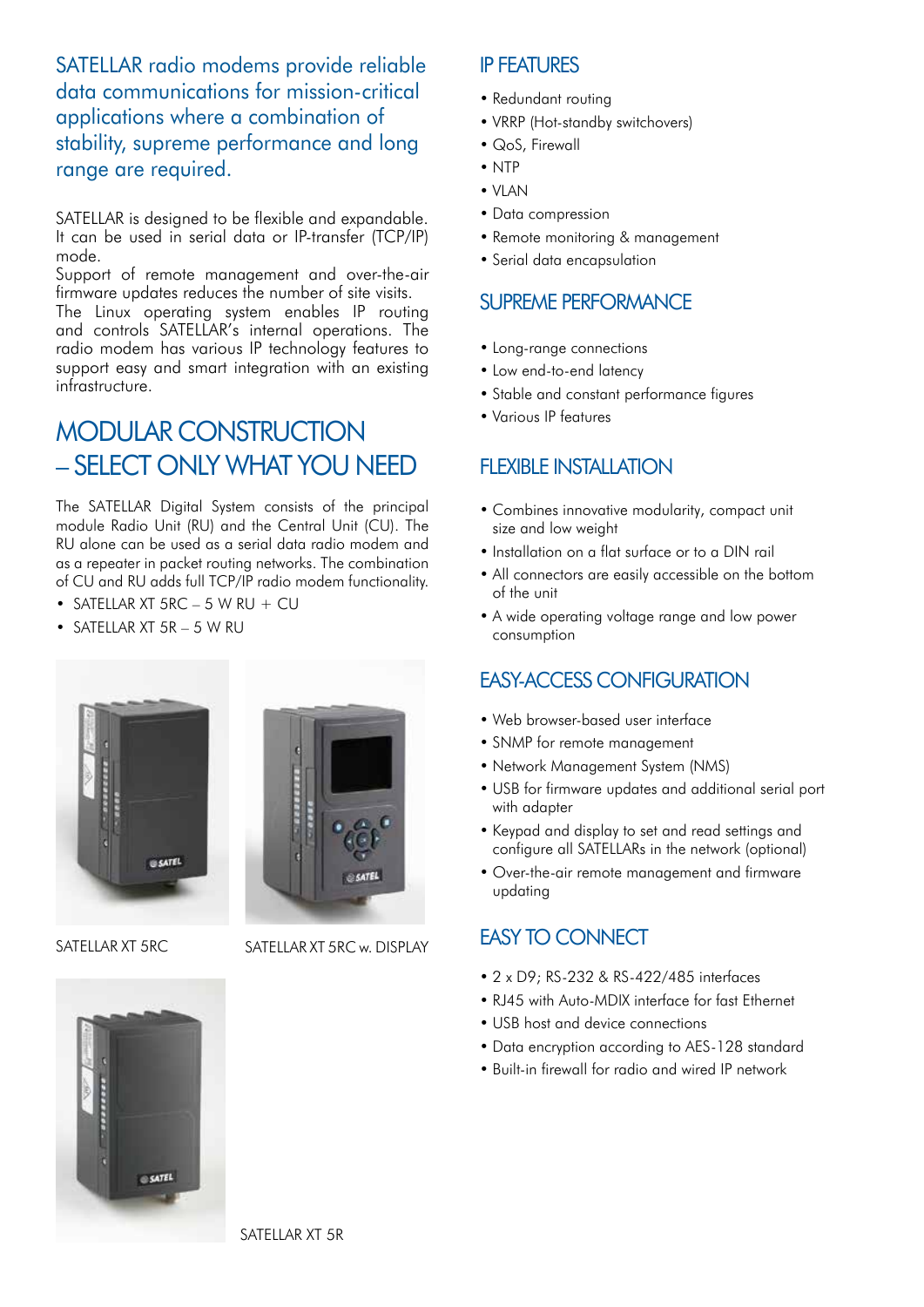#### RADIO UNIT

| Frequency                                      | $320 - 520$ MHz                         |
|------------------------------------------------|-----------------------------------------|
| Tuning range                                   | 45 MHz                                  |
| Channel width                                  | 12.5, 25, 150 kHz (programmable)        |
| Carrier frequency<br>configuration             | Frequency programmability in 6.25 steps |
| Carrier frequency accuracy                     | $+/- 2.5$ ppm, at temp. $-25$ $+55$ °C  |
| Carrier frequency<br>long term stability       | $+/-2.0$ ppm / 3 years                  |
| Forward error correction<br>(FEC) configurable | off, rate 0.5 or rate 0.667             |

#### TRANSMITTER PARAMETERS

|                                     | Output power / SW adjusted 0.1, 0.2, 0.3, 0.4, 0.5, 1, 2, 5 W |
|-------------------------------------|---------------------------------------------------------------|
| Adjacent channel<br>power typically | $<$ -63 dBc (meas. method EN 300 113)                         |
| Maximum air interface<br>data rates | 230 kbps @ 150 kHz channel<br>38.4 kbps @ 25 kHz channel      |
|                                     | 19.2 kbps @ 12.5 kHz channel                                  |

#### CENTRAL UNIT

| <b>CPU</b>         | ARM 9 $\omega \sim 200$ MHz                          |
|--------------------|------------------------------------------------------|
| <b>RAM</b>         | 64 MB RAM                                            |
| <b>ROM</b>         | 128 MB flash                                         |
| Display            | 2.4", 320 x 240 pixel, 65 k colours                  |
| Keypad             | up, down, left, right, OK and two SW<br>defined keys |
| USB interfaces     | USB-host & USB-device<br>USB2.0 full speed           |
| Ethernet interface | 10/100 Mbps Ethernet RJ-45 with<br>Auto-MDIX         |

#### COMMON PARAMETERS FOR RADIO AND CENTRAL UNIT

| Temperature ranges  | $-25$ +55 °C complies with the radio<br>standards<br>$-30$ $+75$ °C functional<br>$-40$ $+85$ °C storage |
|---------------------|----------------------------------------------------------------------------------------------------------|
| Humidity            | $<$ 95 % @ 25 °C, non-condensing                                                                         |
| Mounting            | DIN rail (side or back)<br>Direct on flat surface (with mounting clips)                                  |
| Vibration           | at least 10 - 500 Hz / 5 g without<br>degradation in data transfer capability                            |
| Shock resistance    | dropping height 1 m / all directions                                                                     |
| IP rating           | <b>IP52</b>                                                                                              |
| Operating voltage   | +10.5 Vdc+30 Vdc                                                                                         |
| Dimensions / weight | $130 \times 76.8 \times 76.5$ mm / 900 g (RU+CU)<br>130 x 55.5 x 76.5 mm / 680 g (RU only)               |

## STANDARDS COMPLIANCE

| Radio requirements | EN 300 113-1, -2, EN 302 561       |
|--------------------|------------------------------------|
| FMC.               |                                    |
| - Radio Unit       | EN 301 489-1, -5                   |
| - Central Unit     | IEC 6100-6-2, IEC 61000-6-4        |
| Safety             | FN 60950-1                         |
| RoHS               | 2002/95/EC, 2002/96/EU, 2011/65/EU |

## DATA LATENCY

Data latency typical

| (transparent mode, one byte transfer)                |  |  |
|------------------------------------------------------|--|--|
| Channel width Modulation Latency Latency serial port |  |  |

|          | .     | FEC off          | -------<br>FEC on | .<br>speed    |
|----------|-------|------------------|-------------------|---------------|
| 12.5kHz  | 4FSK  | $23$ ms          | $41$ ms           | 19.2 kbit/s   |
| 12.5kHz  | 8FSK  | $23 \text{ ms}$  | $34 \text{ ms}$   | 19.2 kbit/s   |
| 12.5kHz  | 16FSK | $22$ ms          | 31 ms             | $19.2$ kbit/s |
| $25$ kHz | 4FSK  | $14 \text{ ms}$  | $23 \text{ ms}$   | $19.2$ kbit/s |
| 25kHz    | 8FSK  | 13 <sub>ms</sub> | $19$ ms           | 19.2 kbit/s   |
| $25$ kHz | 16FSK | $13 \text{ ms}$  | 18 <sub>ms</sub>  | $19.2$ kbit/s |
| 150kHz   | 4FSK  | $5.8$ ms         | $6.6$ ms          | 57.6 kbit/s   |
| 150kHz   | 8FSK  | $5.8$ ms         | $6.8$ ms          | 57.6 kbit/s   |
| 150kHz   | 16FSK | $5.8$ ms         | $7.0$ ms          | 57.6 kbit/s   |

## RECEIVER PARAMETERS

| Sensitivity (dBm, FEC OFF)                       |                                                   |                                                   |  |
|--------------------------------------------------|---------------------------------------------------|---------------------------------------------------|--|
| Channel spacing /<br>air speed / modu-<br>lation | Sensitivity<br>(dBm, FEC OFF)<br><b>BER 10E-3</b> | Sensitivity<br>(dBm, FEC OFF)<br><b>BER 10E-6</b> |  |
| 150 kHz /<br>115200bps / 4FSK                    | $-104$                                            | $-97$                                             |  |
| 25 kHz / 19200 bps -116<br>/ 4FSK                |                                                   | $-108$                                            |  |
| 12.5 kHz / 9600<br>bps / $4FSK$                  | $-119$                                            | $-114$                                            |  |
| 150 kHz /172800<br>bps /8-FSK                    | $-96$                                             | -89                                               |  |
| 25 kHz / 28800 bps<br>/ 8FSK                     | $-108$                                            | $-102$                                            |  |
| 12.5 kHz / 14400<br>bps / 8FSK                   | $-112$                                            | $-105$                                            |  |
| 150 kHz / 230400<br>bps / 16FSK                  | $-88$                                             | $-82$                                             |  |
| 25 kHz / 38400 bps<br>/ 16-FSK                   | $-102$                                            | $-94$                                             |  |
| 12.5 kHz / 19200<br>bps / 16FSK                  | $-104$                                            | $-97$                                             |  |

### GENERAL

| Interfaces - power              | Screw terminal                    |
|---------------------------------|-----------------------------------|
| Interfaces - DTE<br>(D9 female) | 2 ports:<br>RS-232 and RS-422/485 |
| Interfaces - RF                 | TNC female                        |

## POWER CONSUMPTION\*

| CU with display                        | 2.0W   |  |
|----------------------------------------|--------|--|
| CU w.o. display                        | 1.4W   |  |
| RU power consumption typical at 12 Vdc |        |  |
| <b>RX</b>                              | 2.8 W  |  |
| <b>TX 0.1 W</b>                        | 7.3 W  |  |
| TX 0.2 W                               | 7.6 W  |  |
| <b>TX 0.5 W</b>                        | 8.8 W  |  |
| TX 1.0 W                               | 10.7 W |  |
| <b>TX 2.0 W</b>                        | 12.5 W |  |
| TX 5.0 W                               | 17.9 W |  |

\* Combine CU and RU power consumption to get total power consumption